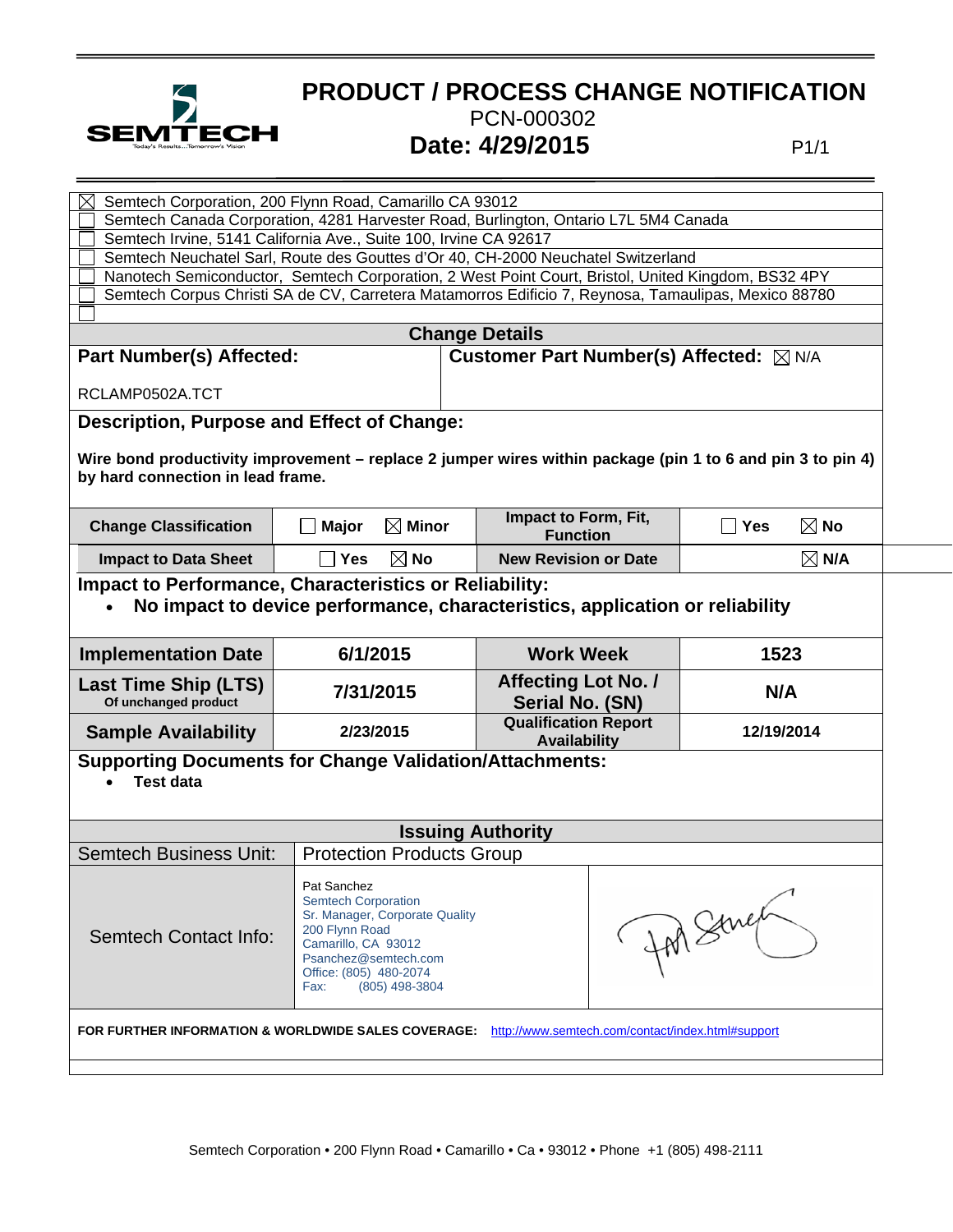| <b>Date</b> | L/N        | Package | P/N             | Wafer P/N       |
|-------------|------------|---------|-----------------|-----------------|
| 2014/10/29  | SWR1410172 | SOT666  | RCLAMP0502A.TCT | SPA11003G5BAN/T |
| 2014/10/29  | SWR1410173 | SOT666  | RCLAMP0502A.TCT | SPA11003G5BAN/T |
| 2014/10/29  | SWR1410174 | SOT666  | RCLAMP0502A.TCT | SPA11003G5BAN/T |
| 2014/10/29  | SWR1410175 | SOT666  | RCLAMP0502A.TCT | SPA11003G5BAN/T |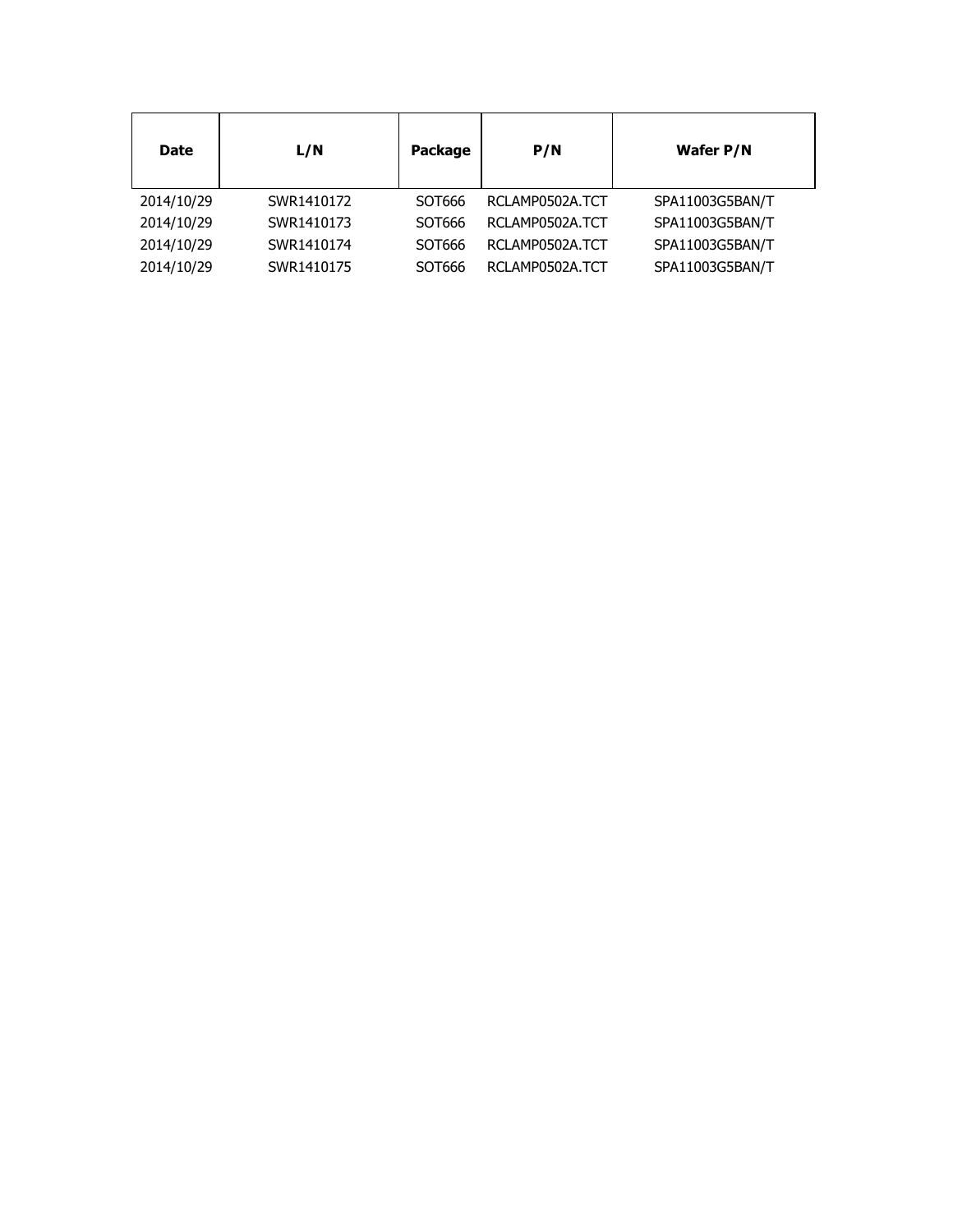| Wafer L/N | <b>Wafer No</b> | <b>Wire</b> | <b>Wire Size</b><br>(mil) | Compound   | <b>Mark</b> | Input |
|-----------|-----------------|-------------|---------------------------|------------|-------------|-------|
| G727060-4 | 37#             | AU          | 0.8                       | 84-1LMISR4 | А           | 3606  |
| G727060-4 | 37#             | AU          | 0.8                       | 84-1LMISR4 | Α           | 4002  |
| G727060-4 | 37#             | AU          | 0.8                       | 84-1LMISR4 | А           | 3636  |
| G727060-4 | 37#             | AU          | 0.8                       | 84-1LMISR4 | А           | 4091  |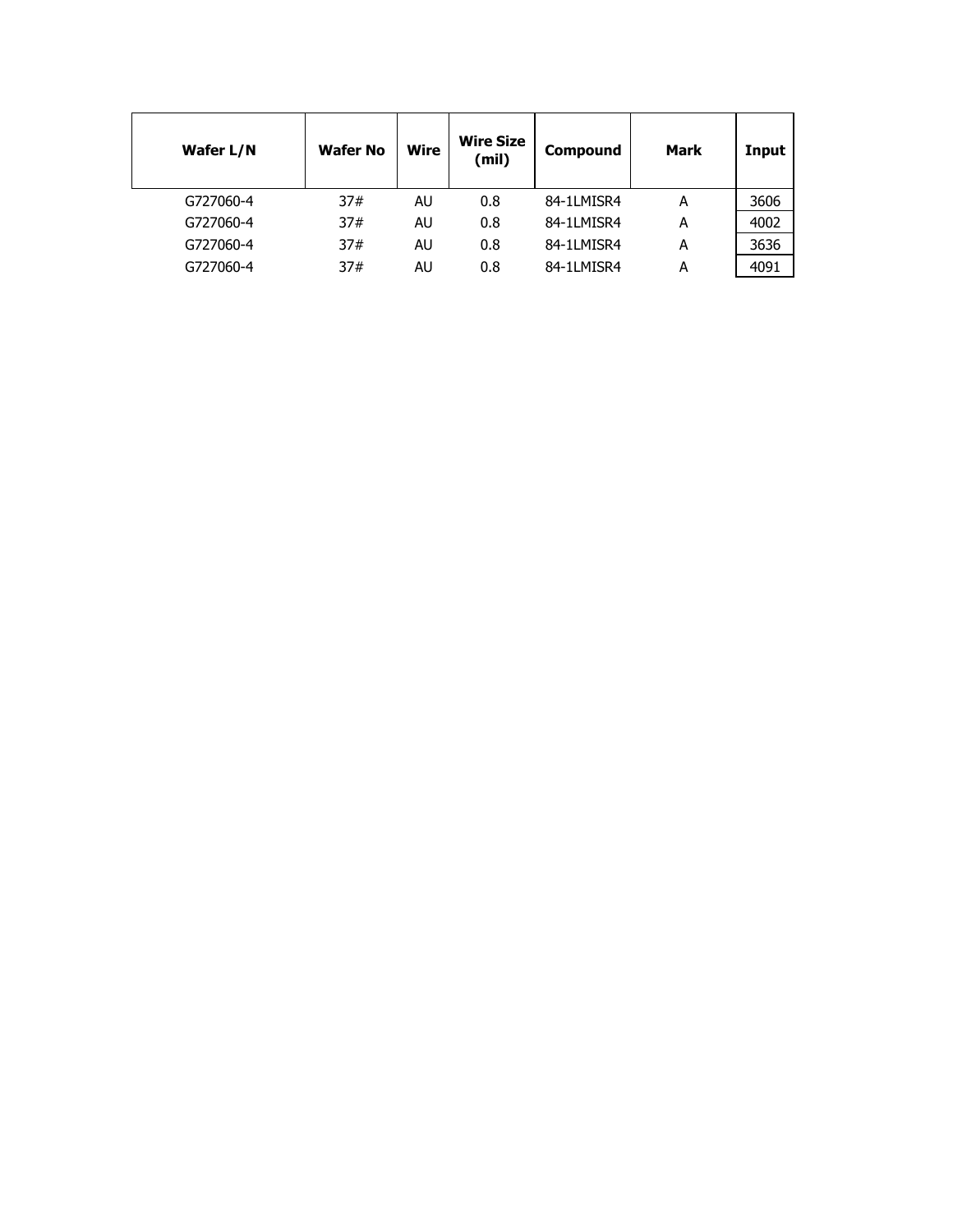|      |                                |         | <b>Major rejects</b> |                   |     |    |  |
|------|--------------------------------|---------|----------------------|-------------------|-----|----|--|
|      | Output Overall Yield Elc Yield |         |                      | <b>OPEN SHORT</b> | IR. | VF |  |
| 3604 | 99.94%                         | 100.00% | 2                    |                   |     |    |  |
| 3947 | 98.63%                         | 99.52%  | 30                   | 6                 | 18  |    |  |
| 3598 | 98.95%                         | 99.50%  | 12                   | 8                 | 15  | 3  |  |
| 4037 | 98.68%                         | 99.56%  | 32                   | 4                 | 17  |    |  |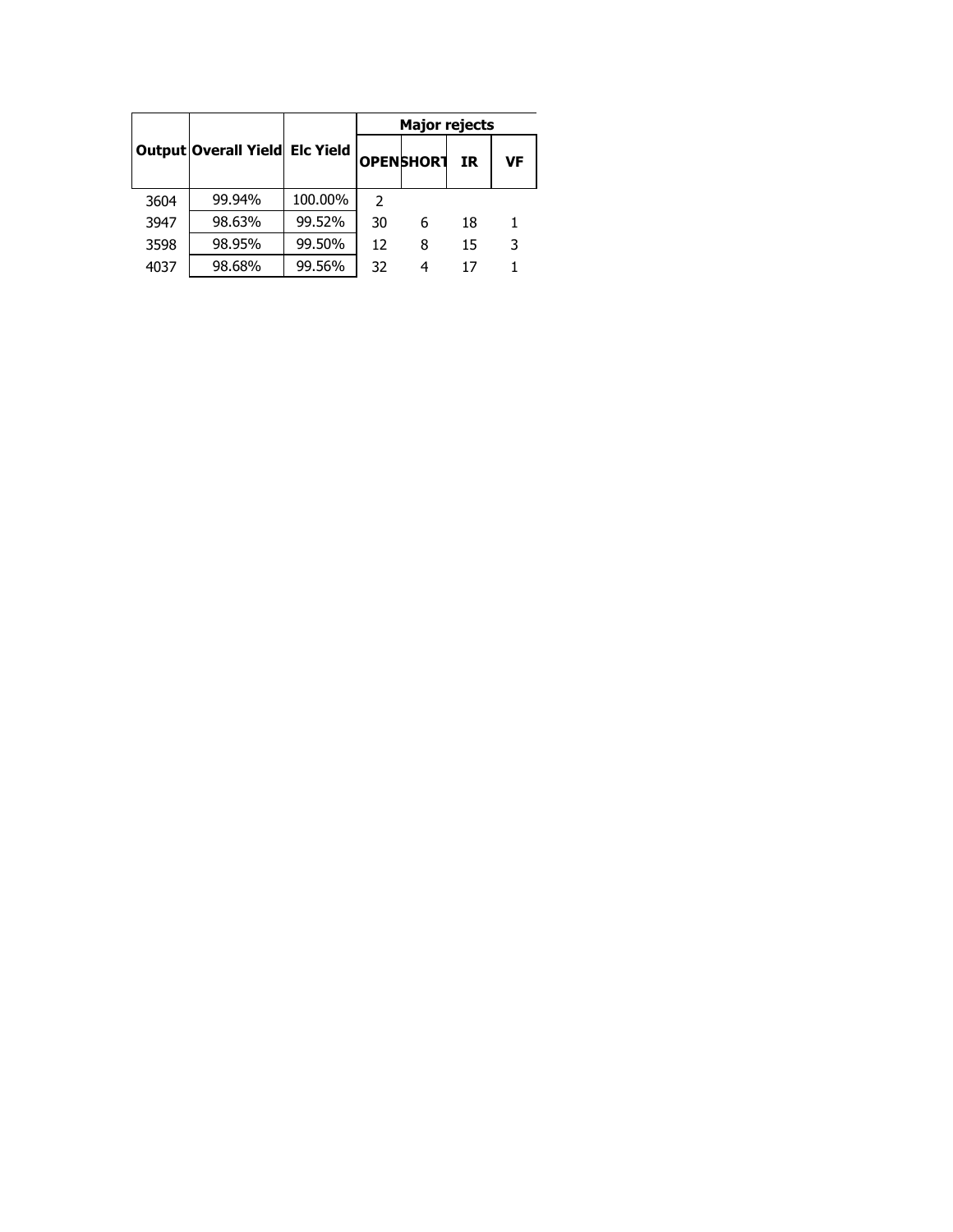## **CJ Measurement**

| <b>STD</b> | <b>Actual STD Capacitor</b> | Part Number | <b>AER Number</b> | Pin Select | No.        | Cj Read |
|------------|-----------------------------|-------------|-------------------|------------|------------|---------|
| Capacitor  | $Cj$ reading                |             |                   |            | Voltage(v) |         |
|            |                             |             |                   | 1 3        |            |         |
| 1pf        | Rclamp0502BA AER001978      |             |                   |            |            |         |
|            |                             |             |                   |            |            |         |
|            |                             |             |                   |            |            |         |
|            |                             |             |                   |            |            |         |